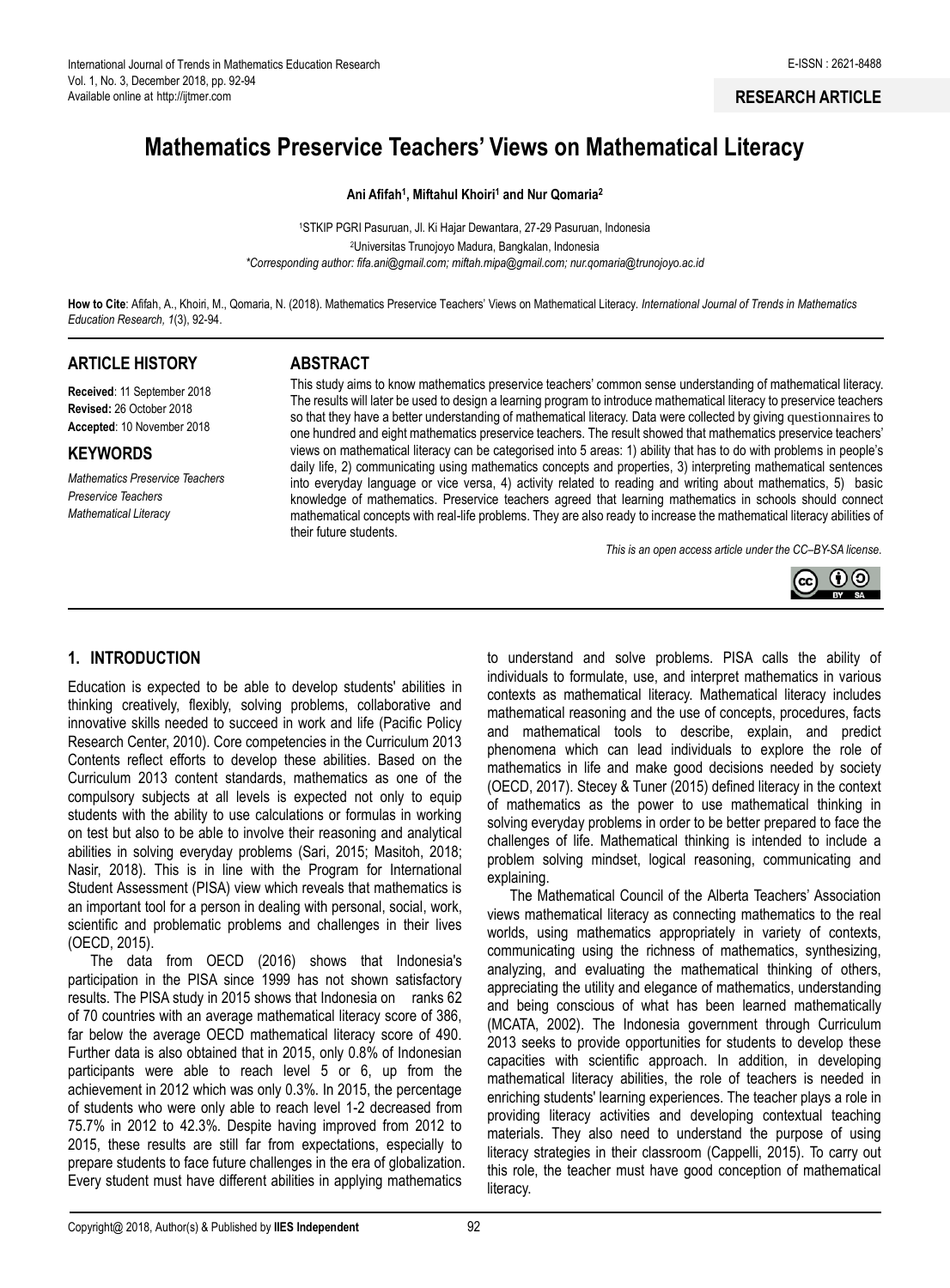The main aim of this study was to know mathematics preservice teachers' common sense understanding of mathematical literacy. The results will later be used to design a learning program to introduce mathematical literacy to preservive teachers so that they have a better understanding of mathematical literacy. Furthermore, they are expected to be able to design learning that can develop students' mathematical literacy abilities.

# **2. RESEARCH METHODS**

This study was conducted in the academic year 2017/2018. The participants were 108 mathematics preservice teachers in STKIP PGRI Pasuruan. Data were collected by giving questionnaires.

Participants were asked whether they have heard about mathematical literacy before participating in this study, their view about mathematical literacy, their perception about their own mathematical literacy ability, and their confidence to be good teachers in their future classess. Responses about views regarding mathematical literacy were categorised based on the similarity of responses.

## **3. RESULTS AND DISCUSSION**

The results along with the discussion of the findings of this research are presented in this section. Table 1 shows the characteristics of preservice teachers participating in the study.

| Demographic characteristics of participants |        |    | $\%$ |
|---------------------------------------------|--------|----|------|
| Gender                                      | Female | 77 | 71   |
|                                             | Male   | 31 | 29   |
| Heard about mathematical literacy before    | Yes    | 39 | 36   |
| participating in this study                 | No     | 69 | 64   |

**Table 1.** Demographic characteristics of participants

Preservice teachers' views on mathematical literacy are determined and summarized in the Table 2 below.

|  | <b>Table 2.</b> Preservice teachers' views on mathematical literacy |  |
|--|---------------------------------------------------------------------|--|
|--|---------------------------------------------------------------------|--|

| Preservice teachers' views                                                  |    | %  |
|-----------------------------------------------------------------------------|----|----|
| Basic knowledge of mathematics (easier than common<br>mathematics)          | 21 | 19 |
| Activity related to reading and writing about mathematics                   | 33 | 31 |
| Ability that has to do with problems in people's daily life                 | 21 | 19 |
| Interpreting mathematical sentences into everyday language<br>or vice versa |    | 14 |
| Communicating using mathematics concepts and properties                     | 18 | 17 |

The majority of participants (31%) have an understanding of mathematical literacy as activity related to reading and writing about mathematics. This is understandable because they usually used word "literacy" as an activity of reading and writing. Mathematical literacy is as important and as necessary as the dominant literacies of reading and writing ((MCATA, 2002). This view is also in line with the views of other participants that mathematical literacy is about communicating using mathematics concepts and mathematical abilities properties (17%). Communication is one of fundamental mathematical capabilities used in PISA 2015 frameworks. Mathematical literacy involves communication, because in the problem-solving process students need to express ideas to understand, clarify, and formulate a problem. Later on, students need to present the solution and explain to others (OECD, 2017).

Fifteen participants responded that mathematical literacy is about interpreting mathematical sentences into everyday language or vice versa. This view is similar with one of mathematical literacy

processes used by PISA. The word *interpret* used in mathematical literacy focuses on the abilities of individuals to reflect upon mathematical solutions or conclusions and interpret them in the context of real-life problems (OECD, 2017). Twenty one participants have views that are almost the same as the definition of literacy according to some experts. Participants stated that mathematical literacy has to do with problems in people's daily life. Mathematical literacy is defined as the ability to use mathematical knowledge and understanding effectively in facing the challenges of everyday life (Steen, Turner & Burkhard, 2007). Ojose (2011) stated that mathematical literacy is the knowledge to know and use the basis of mathematics in everyday life. Someone who has good mathematical literacy skills has a sensitivity to which mathematical concepts are relevant to the phenomenon or problem.

About 19% of the participants have this view of mathematical literacy, which coincides with view that mathematical literacy is a basic knowledge of mathematics or an easier version of common mathematics. This view or conception is a lower conception of mathematical literacy. Many mathematics educators agree that mathematical literacy is not easier version of mathematics (Mbekwa, 2006). Brombacher (2005) also stated that mathematical literacy is a different kind of mathematics, not a lower level of mathematics (Mbekwa, 2006). The mathematics preservice teachers' on mathematical literacy represent authentic views without the intervention of researchers and literatures. Most of the participants' views corresponding with some ideas in the literatures of mathematical literacy. Participants' perception about their own mathematical literacy ability and their confidence to be good teachers in their future classess are presented in Table 3 below.

**Table 3.** Preservice teachers' perception on their mathematical literacy ability.

| Aspect                                                                                                                                                                      | 4<br>$(\% )$ | 3<br>$(\% )$ | $\overline{2}$<br>$(\%)$ | 1<br>$(\%)$ |
|-----------------------------------------------------------------------------------------------------------------------------------------------------------------------------|--------------|--------------|--------------------------|-------------|
| I enjoy the process of learning<br>mathematics on campus                                                                                                                    | 26           | 37           | 37                       | 0           |
| I actively participate in every mathematics<br>learning process on campus                                                                                                   | 18.5         | 29.6         | 51.9                     | 0           |
| My mathematics knowledge and skills<br>increase every semester                                                                                                              | 74           | 66.7         | 25.9                     | $\Omega$    |
| Mathematical problem solving abilities that<br>I have:                                                                                                                      | 0            | 55.6         | 40.7                     | 3.7         |
| In problem solving, I developed my own<br>strategy                                                                                                                          | 0            | 148          | 74.1                     | 11.1        |
| I can solve mathematical problems related<br>to everyday life                                                                                                               | 3.7          | 25.9         | 66.7                     | 3.7         |
| The mathematization and generalization<br>capabilities that I have:                                                                                                         | 0            | 33.3         | 63                       | 3.7         |
| Learning activities on campus have been<br>able to improve students' skills in<br>connecting abstract mathematical<br>concepts with more concrete problems of<br>daily life | 7.4          | 55.6         | 37                       | 0           |
| Mathematics learning in schools should<br>connect mathematical concepts with<br>real-life problems                                                                          | 48.1         | 51.9         | 0                        | 0           |
| As a teacher candidate, I have the skills to<br>connect school mathematics concepts with<br>problems in real-life with:                                                     | 3.7          | 51.9         | 444                      | $\Omega$    |
| I am ready to be a teacher who is able to<br>design meaningful mathematics learning<br>in my future classes                                                                 | 14.8         | 51.9         | 33.3                     | 0           |